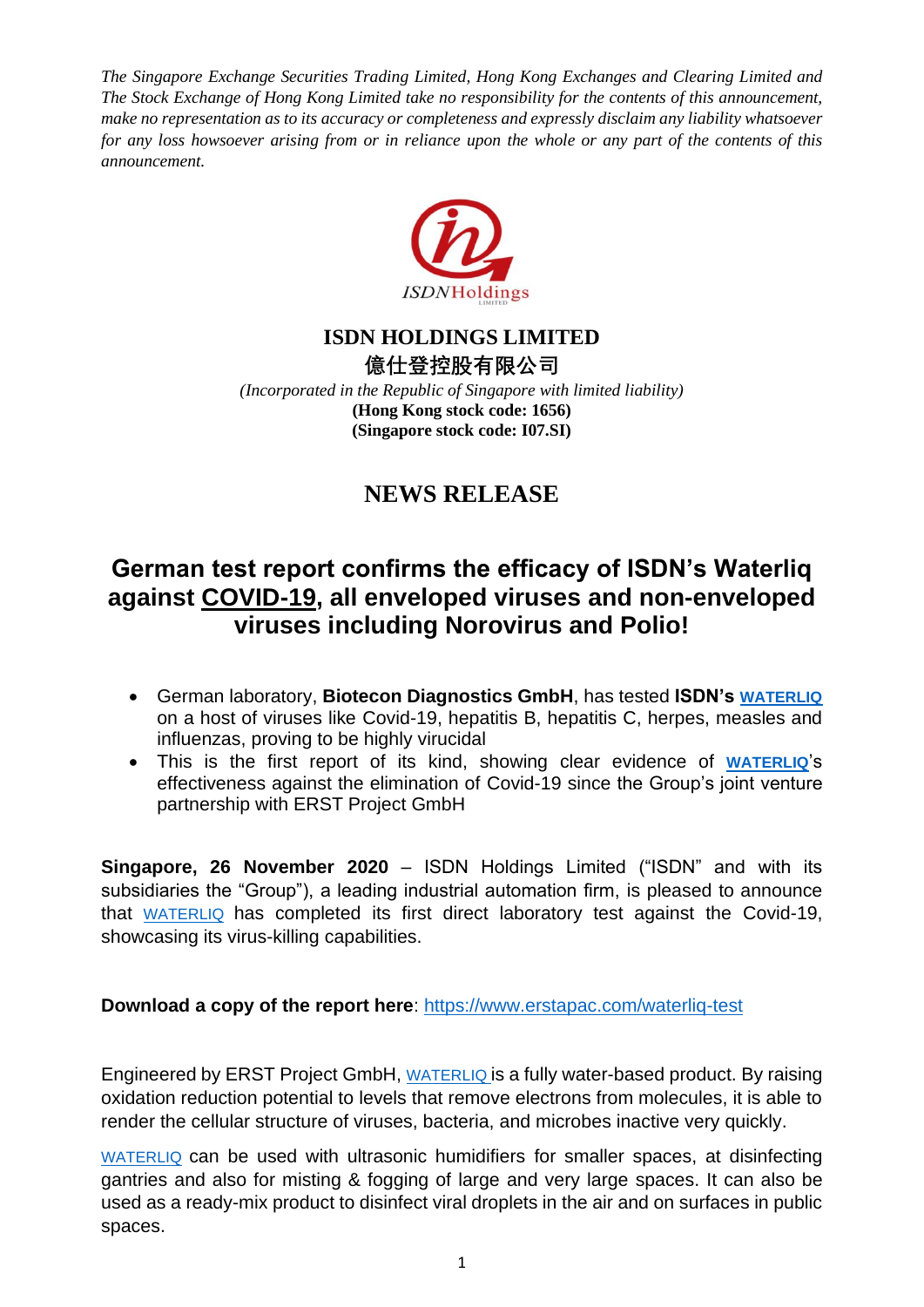There have been cases where the **COVID-19 virus** has been known to be able to **survive in frozen food packing for up to 3 weeks**. Being food & drink safe, [WATERLIQ](https://www.dropbox.com/sh/ol8gtvl1fwtt2i1/AADxiYoJQhZvY1ZoKYOIYZVla?dl=0) can be sprayed onto frozen seafood & meat upon unpacking and handling; which will inactivate any types of viruses, bacteria, diseases that could have been contaminated at source country of packing ([https://www.straitstimes.com/singapore/covid-19-virus-survives-in](https://www.straitstimes.com/singapore/covid-19-virus-survives-in-frozen-chicken-fish-pork-for-three-weeks-local-study?fbclid=IwAR1njPTYyEDyJchtozAj98PsI2oxBcc1bqUci_YiT-6lSc-ED86s2aH0Tu8)[frozen-chicken-fish-pork-for-three-weeks-local-](https://www.straitstimes.com/singapore/covid-19-virus-survives-in-frozen-chicken-fish-pork-for-three-weeks-local-study?fbclid=IwAR1njPTYyEDyJchtozAj98PsI2oxBcc1bqUci_YiT-6lSc-ED86s2aH0Tu8)

[study?fbclid=IwAR1njPTYyEDyJchtozAj98PsI2oxBcc1bqUci\\_YiT-6lSc-ED86s2aH0Tu8](https://www.straitstimes.com/singapore/covid-19-virus-survives-in-frozen-chicken-fish-pork-for-three-weeks-local-study?fbclid=IwAR1njPTYyEDyJchtozAj98PsI2oxBcc1bqUci_YiT-6lSc-ED86s2aH0Tu8))

In the same report, [WATERLIQ](https://www.dropbox.com/sh/ol8gtvl1fwtt2i1/AADxiYoJQhZvY1ZoKYOIYZVla?dl=0) has also been proven to have excellent virucidal effects against the more virulent non-enveloped viruses, such as:

- 1. **Norovirus** -few incidents on cruise ships (e.g. [https://www.cbsnews.com/news/norovirus](https://www.cbsnews.com/news/norovirus-outbreak-hits-royal-caribbean-cruise-ship-277-people-sick-passengers-crew/)[outbreak-hits-royal-caribbean-cruise-ship-277-people-sick-passengers-crew/\)](https://www.cbsnews.com/news/norovirus-outbreak-hits-royal-caribbean-cruise-ship-277-people-sick-passengers-crew/) or any other places where gathering of large number of people. Also relevant at hotels, resorts, wedding receptions etc
- 2. **Polio, Type 1**  Thought to have cleared in developed countries, had recent comeback in Malaysia [\(https://medicalxpress.com/news/2019-12-polio-malaysia-years.html\)](https://medicalxpress.com/news/2019-12-polio-malaysia-years.html)

Commenting on this, **Mr Teo Cher Koon, ISDN's Managing Director and President,**  said**,** *"We are pleased to have the first laboratory test report that certifies Waterliq's direct effectiveness against the Covid-19.* 

*Already proven to be safe-for-use, we hope that this will instil customer confidence in Waterlig, paving the way for wider usage as we head into Phase 3 in Singapore and rest of the countries in Asia Pacific region."*

- End -